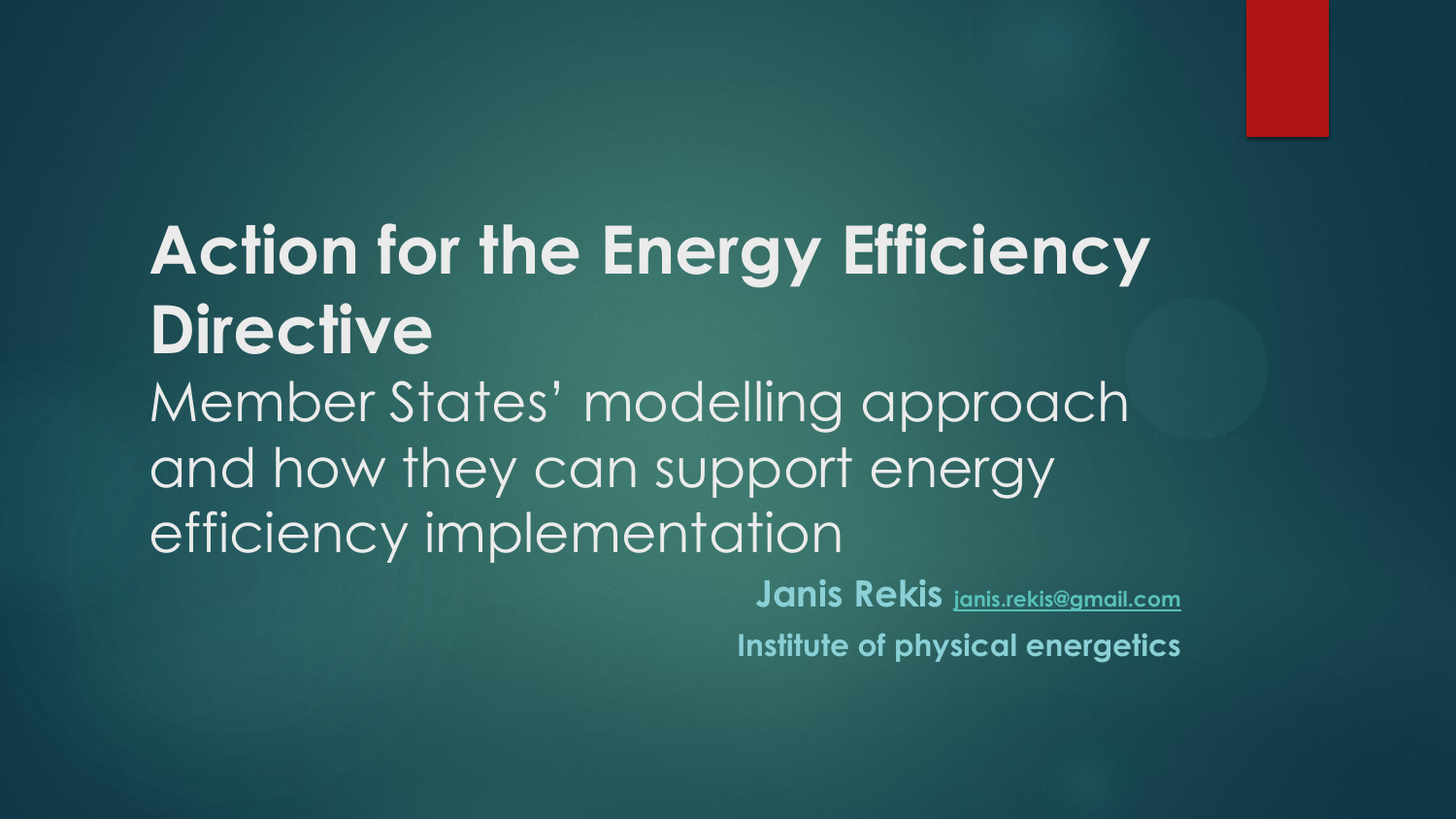#### Institute of physical energetics

▶ The Energy Systems Analysis and Optimization Laboratory undertake research concerning strategies and policies in relation to long-term energy development, with focus on environment goals, security of supply and decisionsupport systems in relation to investments in new technology

- $\blacktriangleright$  The research area of the laboratory focus on the following issues
	- ▶ Energy Environment policy studies (energy efficiency, RES, climate policy)
	- **Energy Environment modelling**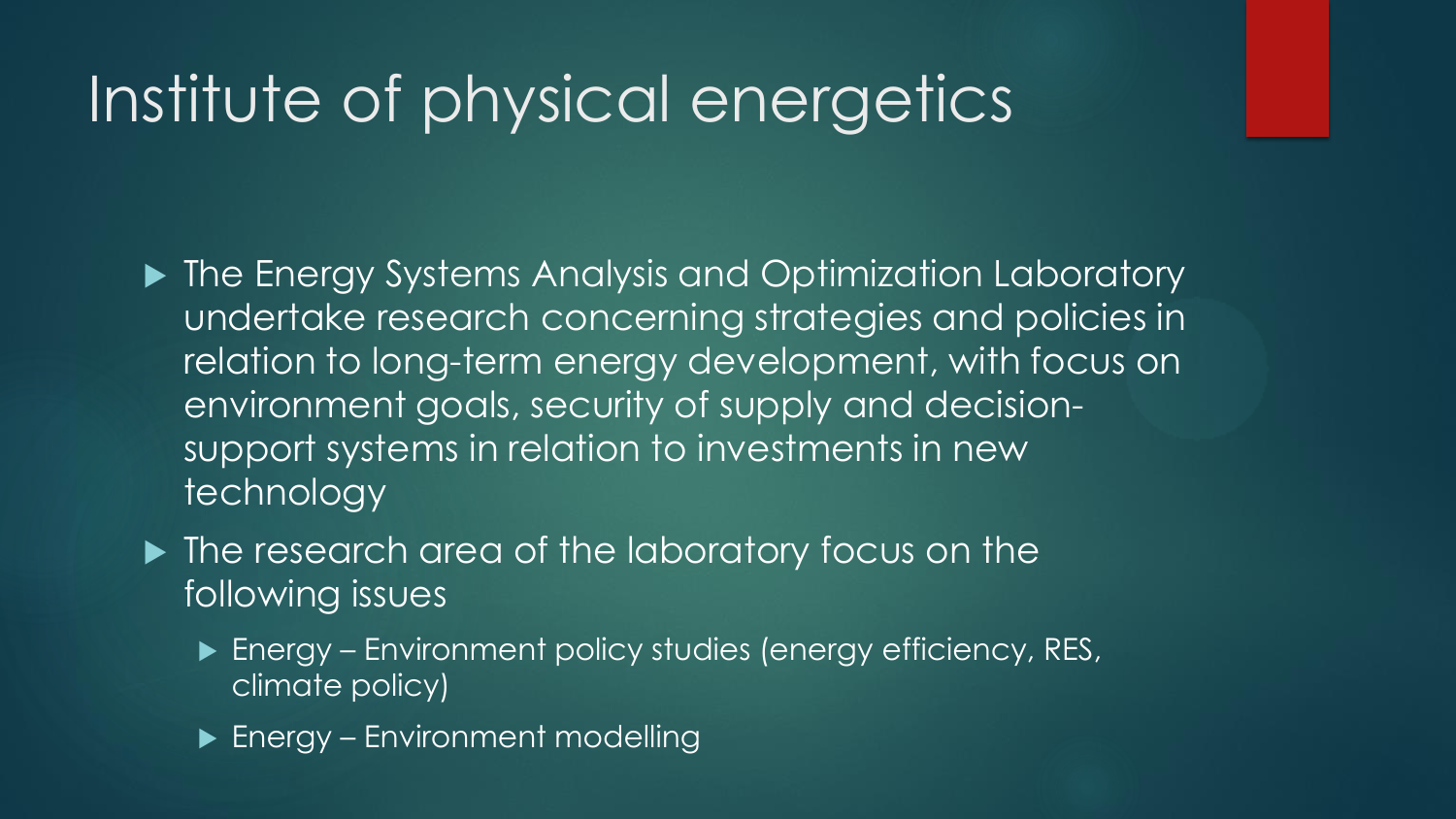# Modelling Approach

- ETSAP (http://iea-etsap.org/) tools are used
- Model covers entire energy system of Latvian (energy balance) and other IPCC CRF sectors represented at GHG emission level
- Further final demand disaggregation
- Find the corresponding energy service demands to final demands (between them technologies stands)
- Account for energy efficiency in technologies that provides energy services (modelled) and energy efficiency at the consumer, e.g., the heating boiler in building vs. building insulation
- Addition to above end use demands are price elastics
- Energy consumption in Residential sector divided by sub sector with corresponding fuel use
	- Space Heating & Hot Water MF, Space Heating & Hot Water SF, Cooking, Lighting, Refrigerators and freezers, Electric Equipment, Dishwashing, Air Conditioning, Clothes Drying, Clothes Washing

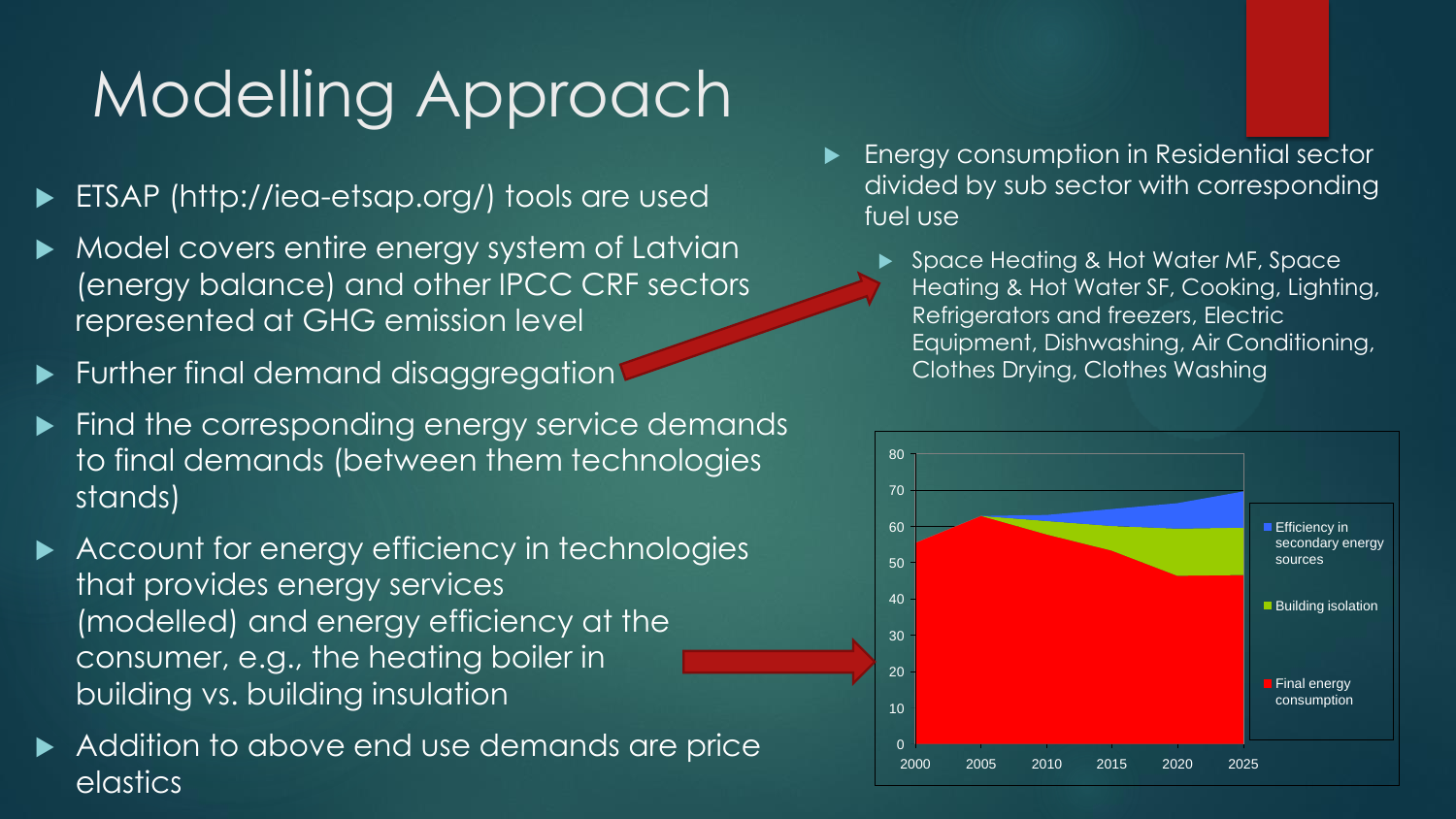# Modelling Approach

- Energy efficiency representation in model
	- **Nith parameters** 
		- ▶ Potential
		- $\triangleright$  Costs
		- $\blacktriangleright$  Life time
	- In three packages with different parameters
- ▶ Specific energy efficiency targets can be modeled, e.g., specific energy consumption in buildings (e.g., kWh/m2), energy intensity etc.

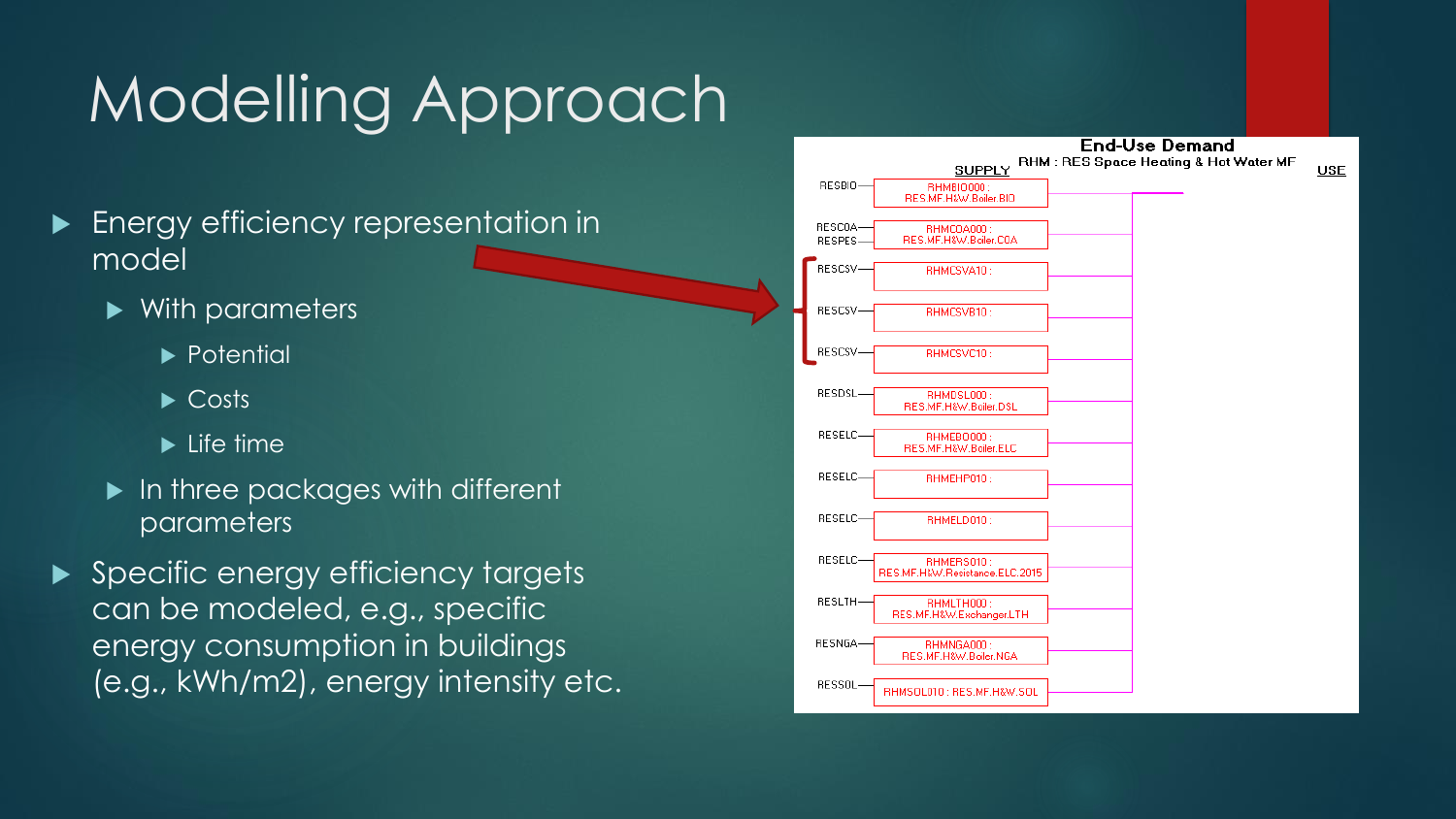#### Energy savings and Final Energy Consumption by Fuel Scenario with existing measures



|                                              |  |  |  |                                   | 2008 2009 2010 2011 2012 2013 2014 2015 |
|----------------------------------------------|--|--|--|-----------------------------------|-----------------------------------------|
| Residental 1.2 2.0 6.7 6.4 7.9 9.9 10.2 12.1 |  |  |  |                                   |                                         |
| Transport 2.1 0.8 1.6 7.0 7.5 7.5 8.3 8.8    |  |  |  |                                   |                                         |
| Industry                                     |  |  |  | 1.9 0.9 1.3 2.7 2.8 2.8 3.0 3.3   |                                         |
| <b>Services</b>                              |  |  |  | $3.0$ 4.0 3.7 3.4 3.4 3.3 2.9 2.6 |                                         |
| <b>Total</b>                                 |  |  |  |                                   | 8.2 7.7 13.2 19.6 21.6 23.4 24.5 26.8   |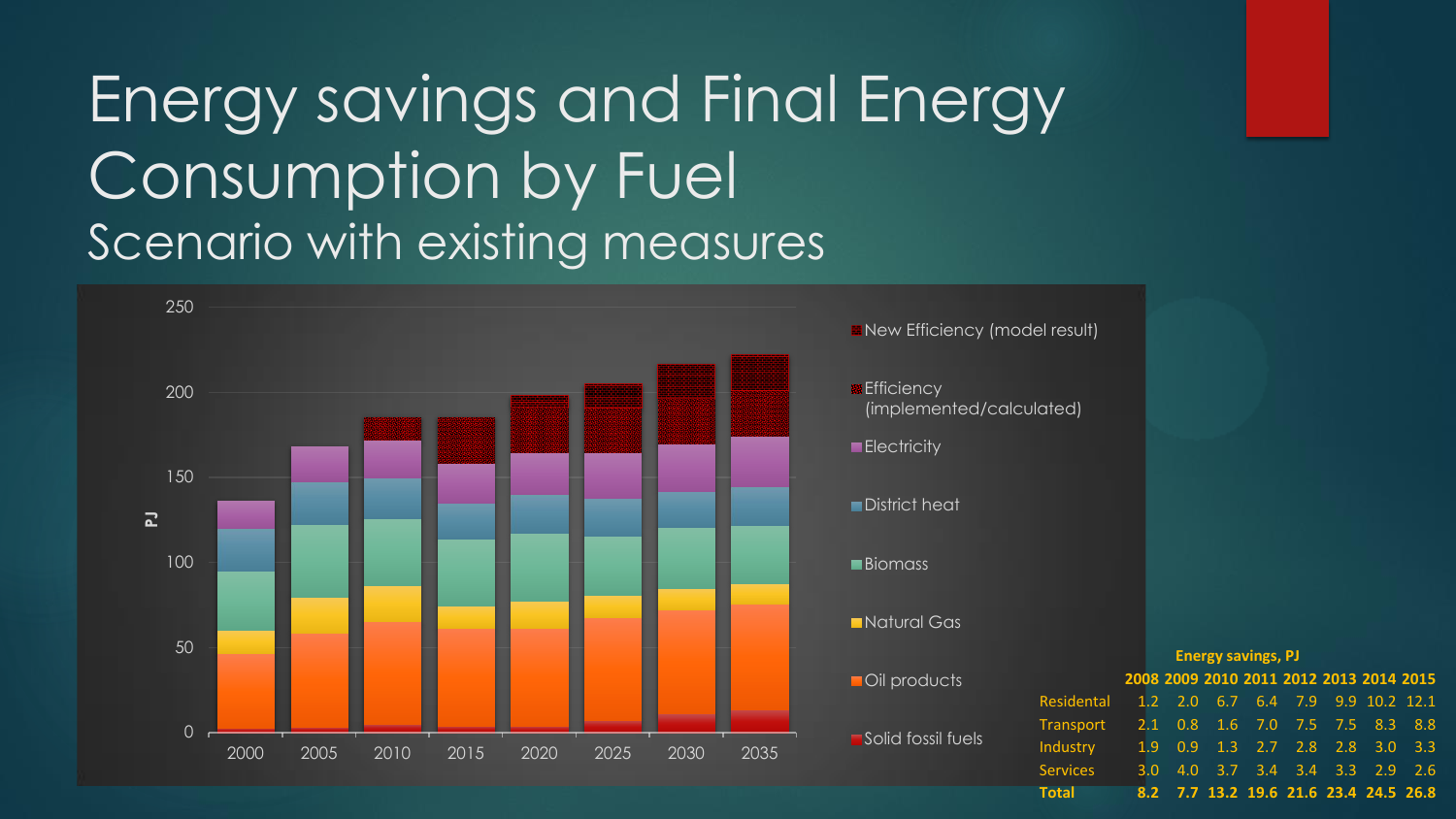## Monitoring & Verification procedure is an important source for input data

- **Energy savings are calculated using top-down and bottom-up** approaches
	- ▶ Overall, around 10% of total energy savings are calculated using a bottom-up approach
- **Latvia has a bottom-up M&V system in place since 2010 to monitor** energy savings of NEEAPs under the previous EED
	- Ex-post metered savings are calculated for public budget co-financed projects (EU Funds, national green investment scheme)
- ▶ In addition to information about energy savings bottom-up M&E system gives information on projects implemented energy savings costs, which can be used as reference values for inputs in models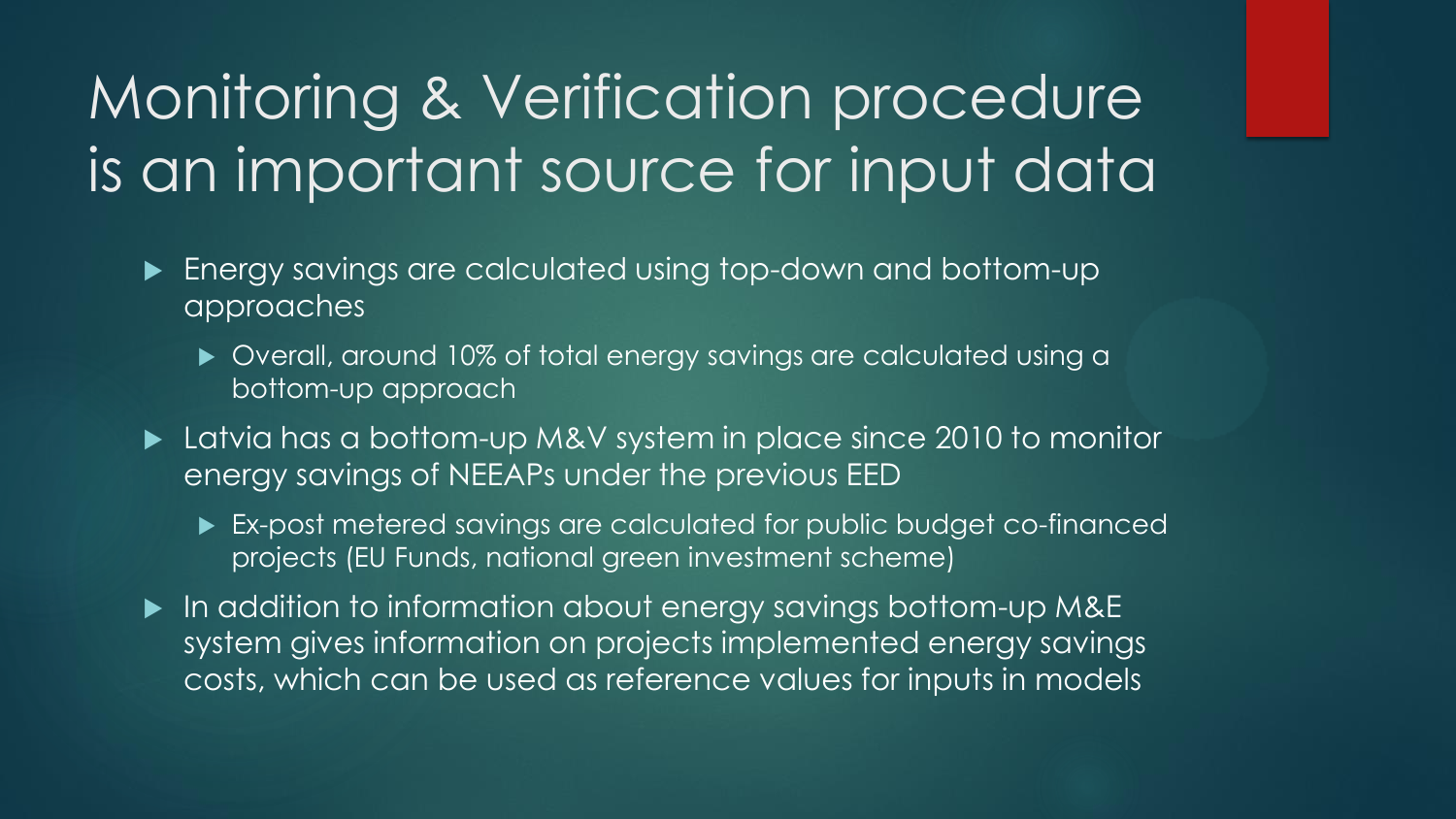### Gains and difficulties of modelling

**Energy efficiency measures representation in model is an important** element to elaborate GHG emission scenarios – WOM, WEM, WAM

#### ► Life time of energy efficiency measures?

- Difficulties to avoid double-counting in implemented/calculated energy savings – autonomous efficiency trends of technologies vs. energy savings at end use
- ▶ Despite the some fairly large investment costs, energy optimization models likes efficiency measures
	- It is difficult to put the administrative and other barriers for the implementation of energy efficiency measures in the model
		- ▶ Different discount rates in different sectors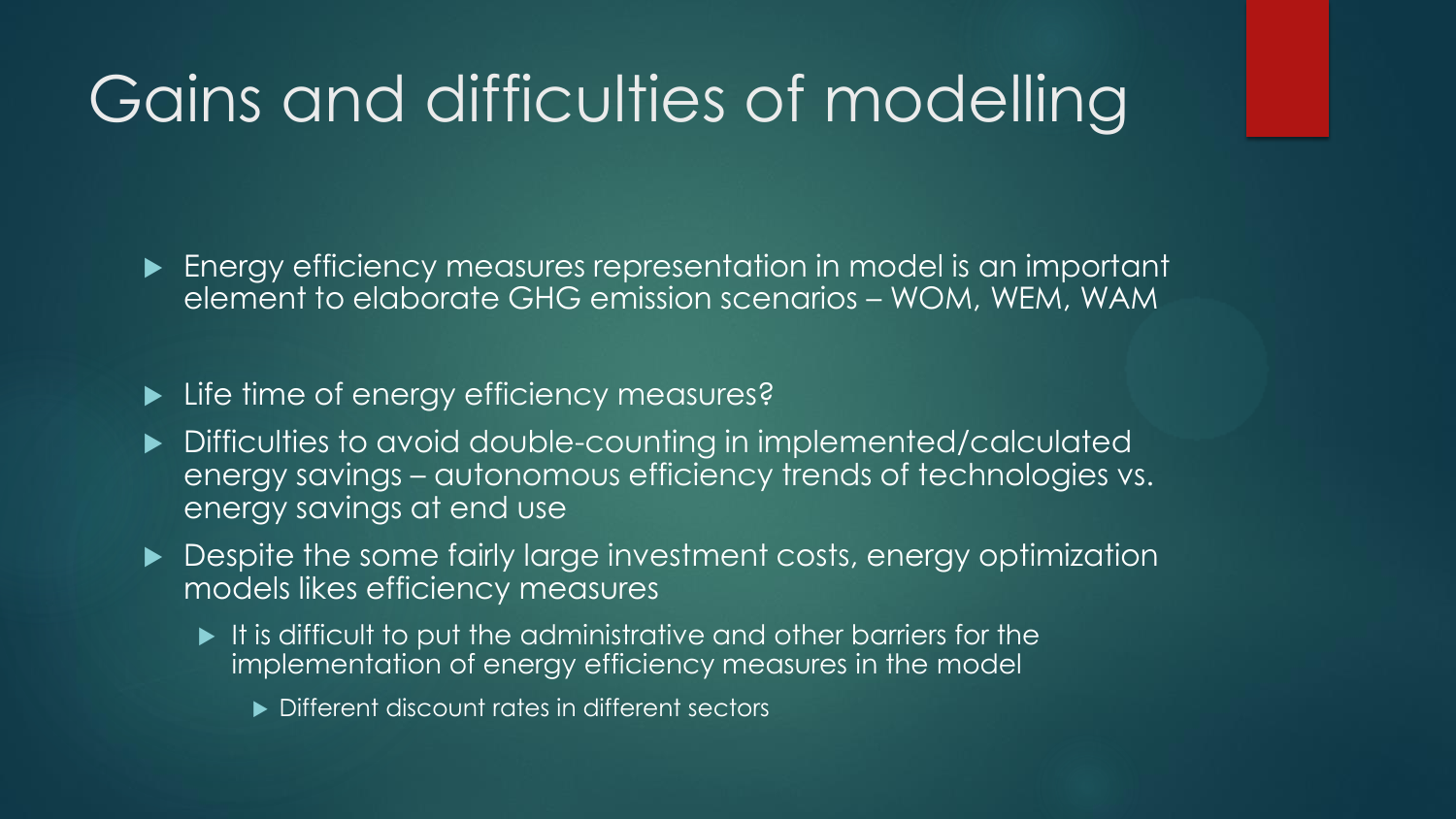

 **Total GHG in 2015 approx. as in base year 2005**

#### **… but structure is changed**

- **Energy (w/o Transport) less emitting**
	- $\triangleright$  Wider use of RES and higher Energy efficiency
- **Transport and Waste the same**
- **Agriculture and Industrial processes emitting more**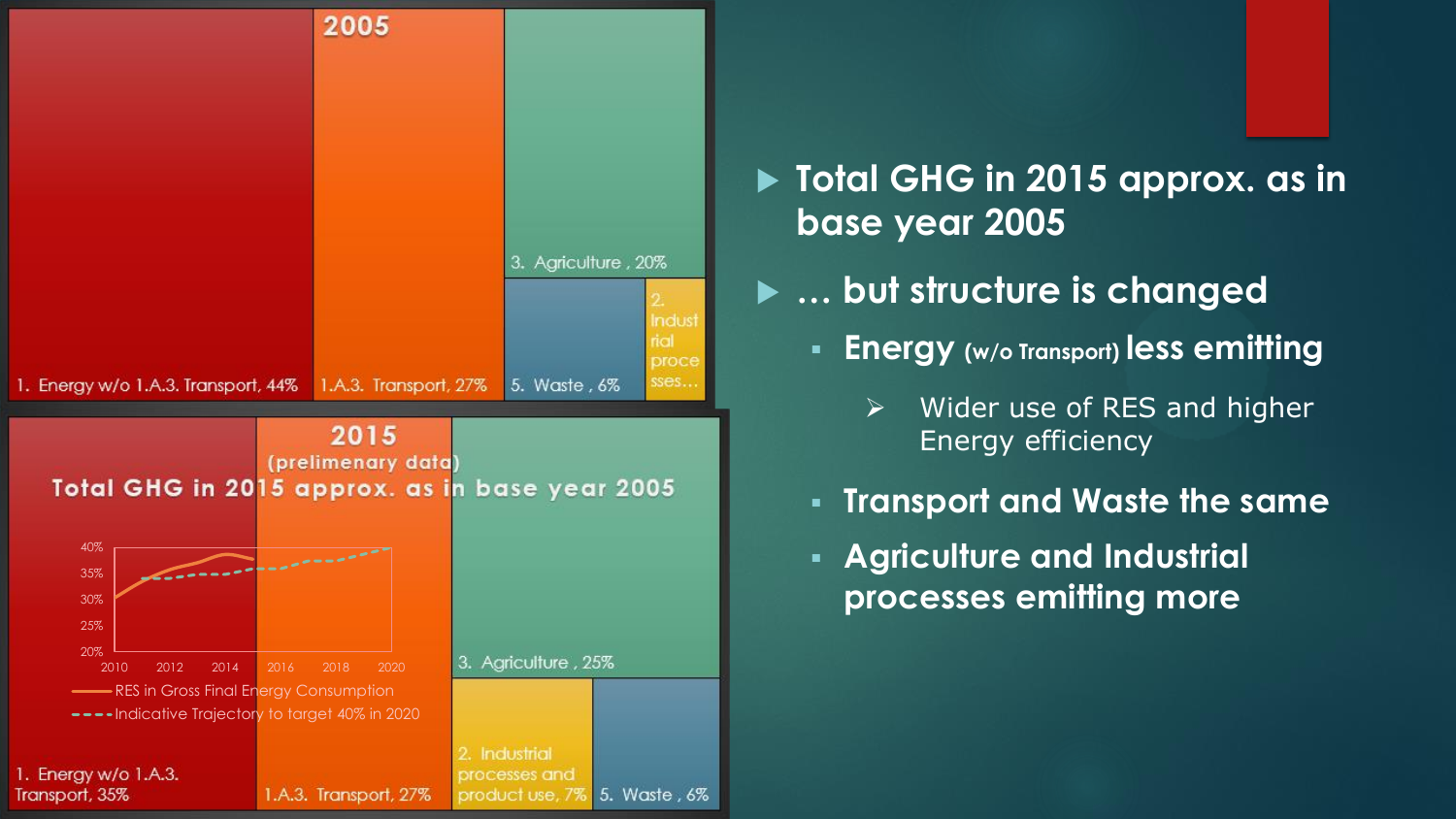**Approx. 20% of total GHG emissions is covered by EU Emission Trading system (ETS)**

- Target is EU wide
- **On track to achieve No – ETS target for 2020**
	- Target for 2030 is under negotiations
- **Our modelling analysis shows that the most effective policies and measures (PAMs) for GHG emission reductions are within Energy sector**

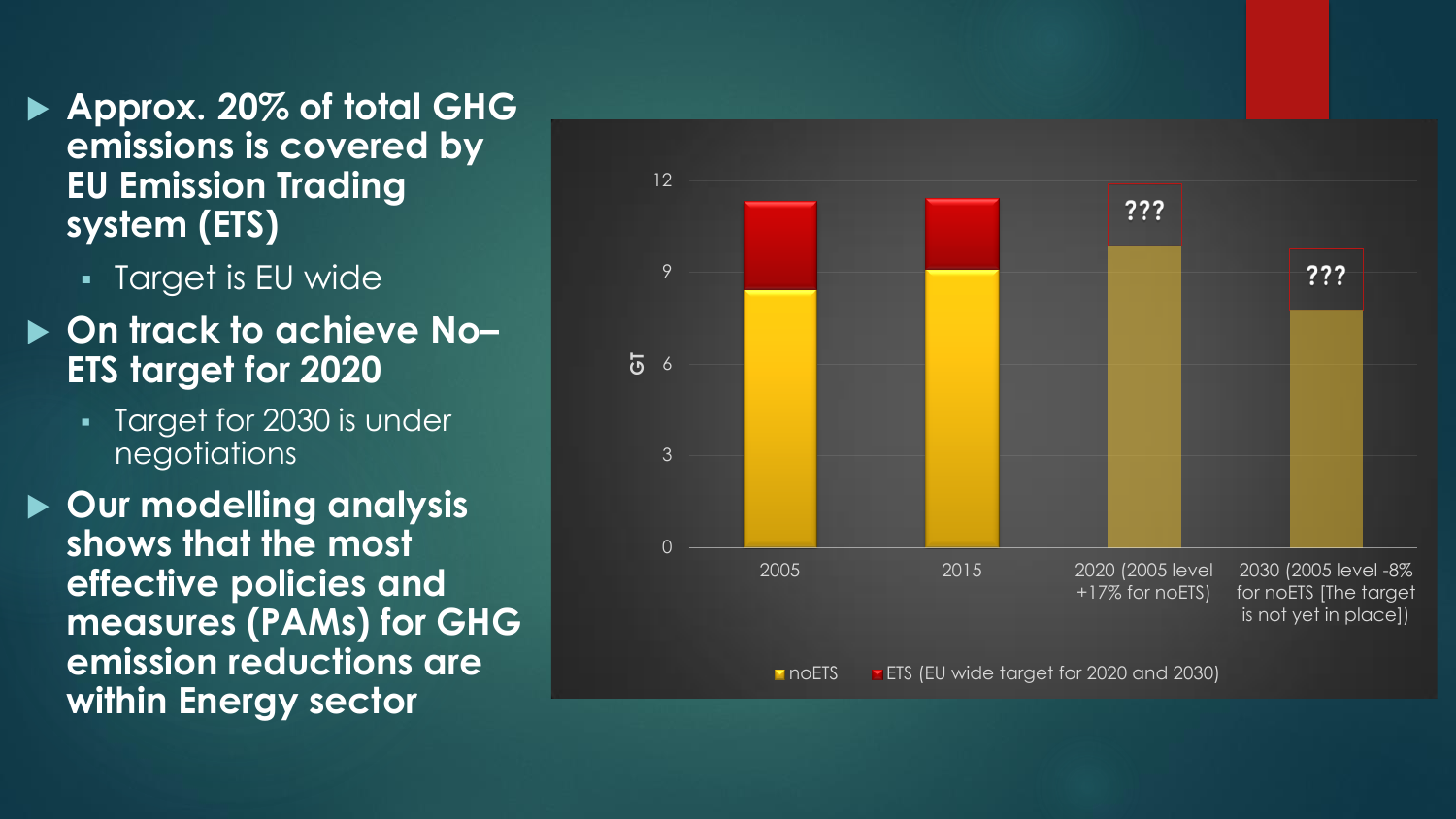## Thank you for attention!!!